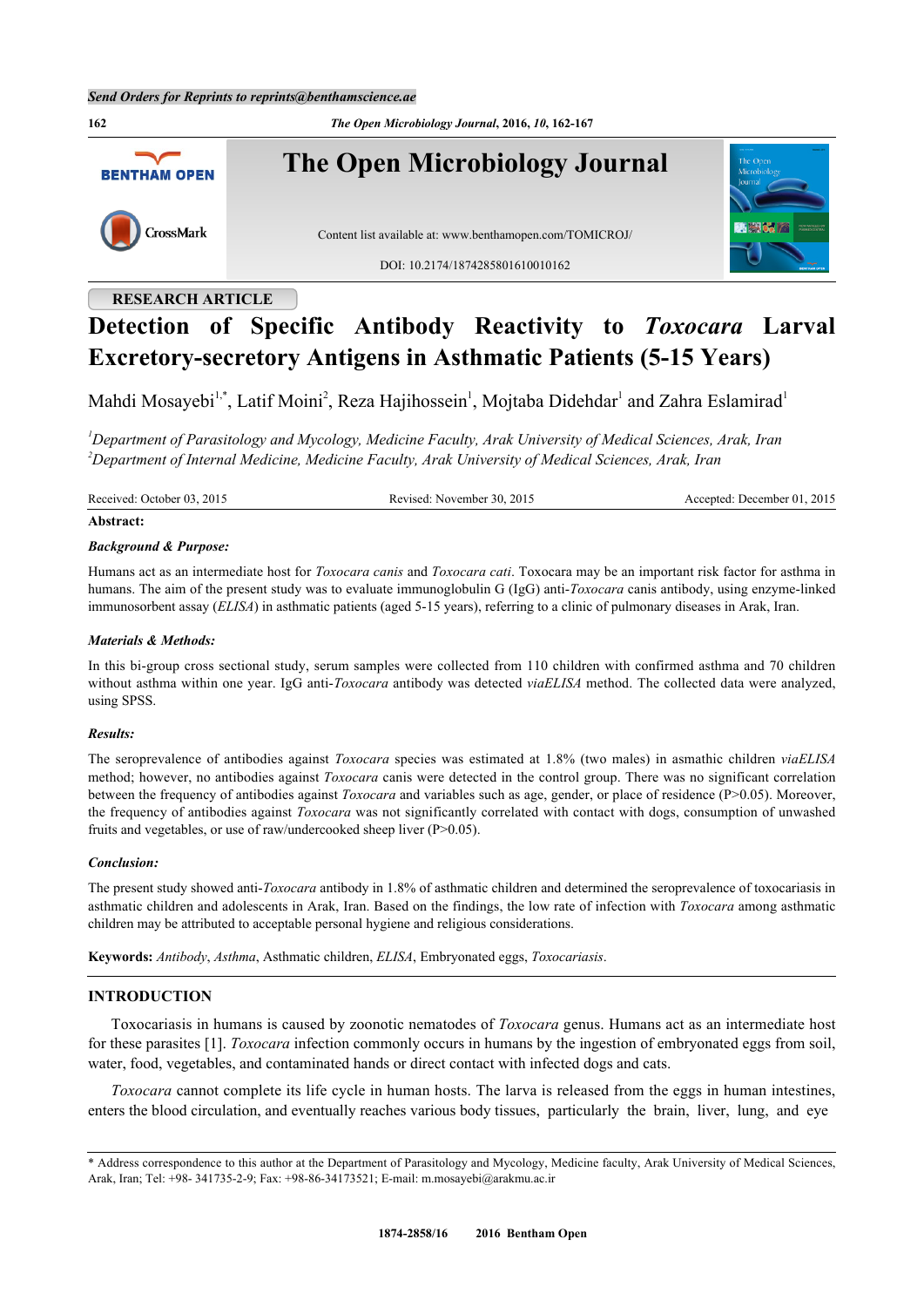tissues; as a result, the larva can grow to the second larval stage [\[2\]](#page-3-1). Children, given their poor personal hygiene, frequent contact with contaminated soil, and exposure to cats and dogs, are viewed as the most susceptible population to toxocariasis [\[3](#page-3-2)].

Glycan antigens are located on the glycoproteins of *Toxocara* larva and play an important potential role in stimulating Th2-type immune responses [[4,](#page-3-3) [5](#page-4-0)]. These antigens are known to induce the production of immunoglobulin E (IgE) antibodies. The larvae are deployed in the lungs and cause an increase in inflammatory cells such as eosinophils, macrophages, and mast cells[[6,](#page-4-1) [7\]](#page-4-2).

Eosinophils cause the thickening of smooth muscle layers and lead to the narrowing of airways. In addition, eosinophils can produce free radicals, which induce vascular damage to the trachea, accompanied by pulmonary inflammation [\[5](#page-4-0), [8\]](#page-4-3). Pulmonary symptoms, such as coughing, sneezing, fever, and breath shortness may occur in more than 50% of individuals infected with *Toxocara* [\[9](#page-4-4)].

Asthma is considered as a major chronic pulmonary disease throughout the world. The prevalence of this condition is reported to be 10% in adults and 0-30% in children, worldwide. Considering the diversity of risk factors for asthma, *Toxocara* infection may be regarded as an important risk factor for asthma in humans [\[9](#page-4-4), [10\]](#page-4-5). Epidemiological knowledge about *Toxocara* can potentially assist specialists in patient treatment. The aim of the present study was to study the seroprevalence of toxocariasis in 5-15 years old asthmatic children, (aged), admitted to a clinic of pulmonary diseases.

## **MATERIALS AND METHODS**

In this bi-group cross-sectional study, asthmatic children (aged 5-15 years), referring to a clinic of pulmonary diseases in Arak, Iran were studied during 2013-2014. The study sample included 110 asthmatic patients (case group) and 70 healthy subjects (control group).

Asthmatic patients were diagnosed by a pulmonologist. Patients with allergic or genetic asthma were excluded from the study. Based on the pulmonologist's diagnosis, all subjects in the control group were healthy in terms of pulmonary diseases.

Blood samples were collected from both groups, and serum samples were centrifuged for five minutes at the speed of 2500 rpm. The sera were stored at -20°C until further use and were then analyzed in order to detect IgG anti-*Toxocara* antibodies by enzyme-linked immunosorbent assay (*ELISA*) method. The commercial specific *ELISA* kits were purchased from IBL, Hamburg, Germany. The procedure was performed, according to the manufacturer's instructions.

## **Statistical Analysis**

The collected data were used for descriptive and inferential statistics using SPSS version 16.0. For data analysis, Chi-square test was implemented to compare the groups and in all calculations P-values less than 0.05 was considered statistically significant.

#### **Ethical Consideration**

Informed consent forms were obtained from the subjects before enrollment in the study. They are ensured that the confidentiality of their information will be kept and on any circumstance the data will not disclosed to given to any third party.

## **RESULTS**

The mean age of the subjects was 9.7 without any significant difference between the groups. The case group (n=110) consisted of 46 female (41.8%) and 64 male (58.2%) asthmatic children, while the control group (n=70) included 25 female (35.7%) and 45 male (64.3%) subjects. In the case group, 80% of the subjects resided in urban regions, while the remaining (20%) lived in rural areas. In the control group, 81.4% of the subjects resided in urban regions, while 18.6% lived in rural areas.

*ELISA* test results revealed the seroprevalence of IgG antibody against *Toxocara canis* in two asthmatic patients (1.8%), whereas no such antibodies were found in the serum samples of the control group (n=70). Based on the statistical analysis, the prevalence of IgG anti-*Toxocara* antibody was not significantly different between the two groups  $(P=0.5)$ .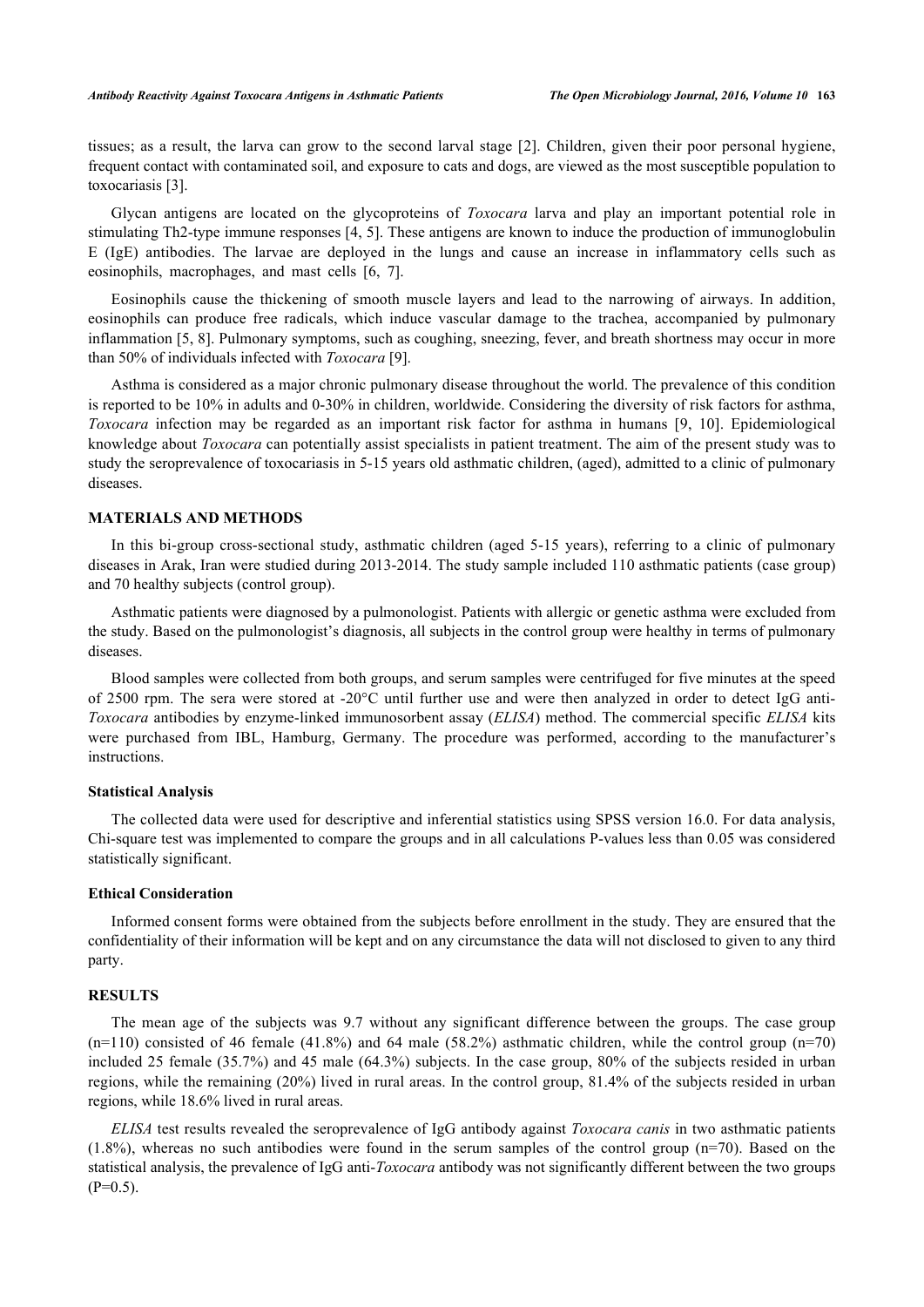#### **164** *The Open Microbiology Journal, 2016, Volume 10 Mosayebi et al.*

The results suggested no significant correlation between IgG antibodies against *Toxocara canis* and variables such as gender, age, place of residence, contact with dogs, consumption of unwashed fruits and vegetables, or use of uncooked sheep/cattle liver (Table**1**). Two patients with IgG anti-*Toxocara canis* antibody showed eosinophilia (average eosinophils: 12%). Moreover, there was no significant correlation between the increased level of eosinophils and the presence of IgG anti-*Toxocara canis* antibody (P=0.2).

<span id="page-2-0"></span>**Table 1. Demographic comparison between asthmatic patients with IgG anti-***Toxocara canis* **antibodies and healthy individuals.**

| <b>Variables</b>                                    |             | IgG against Toxocara canis |                     | Chi-square   |
|-----------------------------------------------------|-------------|----------------------------|---------------------|--------------|
|                                                     |             | Negative number $(\% )$    | Positive number (%) | test results |
| Age (years)                                         | $5-10$      | $61(100\%)$                | $0(0\%)$            | $P=0.06$     |
|                                                     | $11 - 15$   | 47 (96%)                   | 2(4%)               |              |
| Gender                                              | Male        | 62 (96.9%)                 | $2(3.1\%)$          | $P=0.4$      |
|                                                     | Female      | 46 (100%)                  | $0(0\%)$            |              |
| Place of residence                                  | Urban areas | 77 (97.5%)                 | $2(2.5\%)$          | $P=0.8$      |
|                                                     | Rural areas | $21(100\%)$                | $0(0\%)$            |              |
| Contact with dogs                                   | Yes         | $9(100\%)$                 | $0(0\%)$            | $P=0.1$      |
|                                                     | No          | 99 (98.1%)                 | $2(1.9\%)$          |              |
| Consumption of unwashed<br>fruits and vegetables    | Yes         | 28 (93.4%)                 | $2(6.6\%)$          | $P=0.1$      |
|                                                     | No          | 80 (100%)                  | $0(0\%)$            |              |
| Consumption of undercooked<br>cattle or sheep liver | Yes         | $11(100\%)$                | $0(0\%)$            | $P=0.5$      |
|                                                     | No          | 97 (98%)                   | 2(2%)               |              |

#### **DISCUSSION**

In the present study, there was no significant relationship between the seroprevalence of anti-*Toxocara* antibodies and gender, age, or place of residence in asthmatic children (5-15 years old referring to a clinic of pulmonary diseases in Arak, Iran.

Ample evidence suggests that helminthic parasites may cause asthmatic and allergic attacks in humans, the intensity of which depends on the number of parasites and host species, as well as some other genetic factors [\[11,](#page-4-6) [12\]](#page-4-7). For instance in study of Cobzaru and colleagues on 76 patients aged 5-16 years, An *ELISA* test based on the detection of anti-Toxocara canis (E/S antigen) serum IgG and E was done in groups (with or without asthma), their findings showed that seroprevalence in asthma patients was 68.42% and in the controls 13.63% and this difference was significant [[13\]](#page-4-8).

Humans can be accidental intermediate hosts for *Toxocara* species. These parasites cannot reach maturity in the human body and *Toxocara* larvae can be distributed in any body tissue, even inside the lungs. *Toxocara* larvae, due to their superficial glycan antigens and production of excretory-secretory antigens, induce Th2-type immune responses [\[4](#page-3-3), [5\]](#page-4-0).

The study of the lungs of mice, infected with embryonated eggs of *Toxocara*, indicated tracheal inflammation [[14\]](#page-4-9). In addition, based on previous research, with increased level of eosinophils in the lungs, the tracheal smooth muscle layers are thickened and cause the narrowing of trachea; this eventually leads to the development of asthma in these individuals [[5,](#page-4-0) [15\]](#page-4-10).

Based on the findings of the present study, the prevalence of anti-*Toxocara* antibodies in asthmatic children was estimated at 1.8%, which was lower than the rates reported by Chan in Malaysian children (6.8%) and Fernando in Sri Lankan children (29%) [[9,](#page-4-4) [16\]](#page-4-11). Comparison of previous research and the present study revealed the contribution of various factors to the low rate of infection in this study, including differences in eating habits among Iranians and religious beliefs concerning pets (*e.g*., dogs). In fact, pets including dogs are considered unclean in religious terms and direct and close contact with them is prohibited.

The main findings of the present study about the lack of relationship between seroprevalence of anti-*Toxocara* antibodies and gender, age, or place of residence was consistent with the results reported by Mosayebi, Alavi, Sadjjadi, and Kustimur and in contrast with the findings reported by Santos[[17](#page-4-12) - [21](#page-4-13)]. Although there was no significant relationship between gender and toxocariasis in the present study, two male patients were contaminated, which is probably due to the characteristic behaviors of boys and the games they play [[22\]](#page-4-14).

The high incidence of toxocariasis in children can be also due to their poor personal hygiene, soil contamination,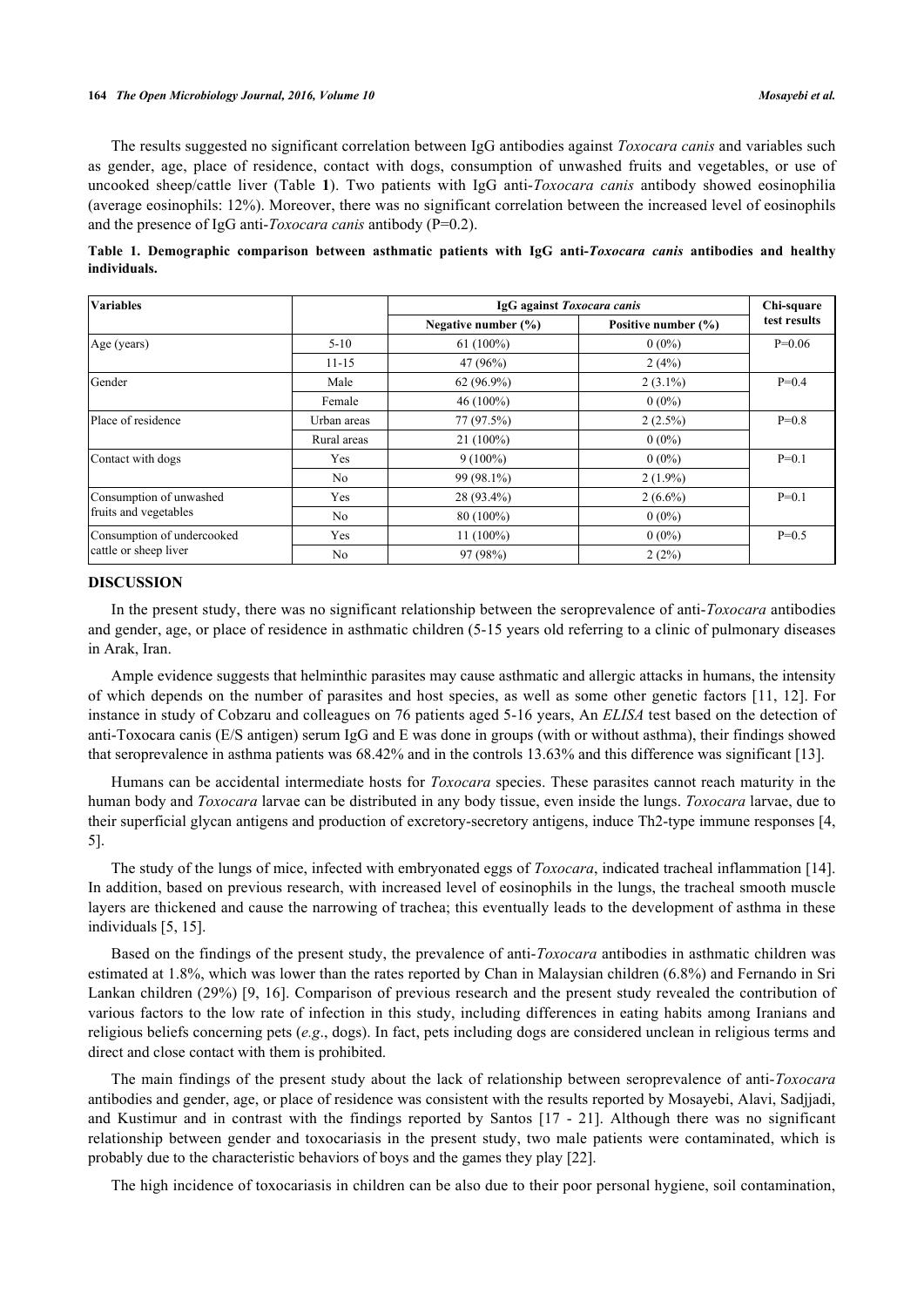and ingestion of soil materials contaminated with parasite eggs; however, as children grow, they are less exposed to these eggs. In this study, the individuals infected with *Toxocara* resided in urban areas. However, in the majority of conducted studies, infection has been reported in individuals living in rural areas, which can be attributed to their contact with dogs, as well as the contaminated environment in these areas [\[23](#page-4-15), [24](#page-4-16)].

In parasitic infections, direct demonstration of adult worms, larvae, or eggs can make a definite diagnosis. Nevertheless, it is complicated to find out the larvae of T. canis in the tissue by biopsy due to extensive distribution and small size of larvae. Moreover biopsy is an invasive diagnostic method. In this context, serology is an alternative method for diagnosis of toxocariasis [\[25\]](#page-4-17). The most common serodiagnosis approach is *ELISA* using specific antigens. But there are some issues, first infection with parasites *e.g*. toxocara might be ignored. For example, Lim and his colleagues [[26\]](#page-5-0) suggested that toxocariasis is common but neglected by doctors mostly due to their lack of awareness. The second, toxocariasis is unaware to doctors and abandoned by lack of good routine diagnostic service in many regions [[27\]](#page-5-1). The seroprevalence of anti-*Toxocara* antibodies was not significantly associated with the prior history of contact with dogs, consumption of unwashed fruits and vegetables, or use of cattle/sheep liver ( $P>0.05$ ). The patients with antibodies against *Toxocara* had a previous history of contact with dogs; this finding was in agreement with the results reported by Mosayebi, Chan, and Fernando [[9,](#page-4-4) [16,](#page-4-11) [17\]](#page-4-12), although due to small rate (two cases) this findings is not statistically useful.

Given the fact that *Toxocara* infection in dogs is reported to be as high as 60% in Iran, contact with these animals can be considered as a risk factor for toxocariasis [\[28](#page-5-2)]. In Egypt, consumption of raw vegetables contaminated with *Toxocara* eggs was reported to be 19%. Also, use of unwashed fruits and vegetables could increase the risk of contamination with *Toxocara* [[29\]](#page-5-3).

In the present study, two patients had a prior history of eating unwashed fruits and vegetables, while they had not consumed undercooked cattle or sheep liver. This finding was in correspondence with the results reported by Mosayebi, though in contrast with the study by Kwon on children in Korea [\[17](#page-4-12), [30](#page-5-4)].

Based on the majority of conducted surveys, increased eosinophil count is associated with a rise in anti-*Toxocara* antibodies [\[17](#page-4-12), [26,](#page-5-0) [31,](#page-5-5) [32](#page-5-6)]. In the present study, just two patients suffered from hypereosinophilia. However, there was no significant relationship between the seroprevalence of anti-*Toxocara* antibody and the increased level of eosinophils (P>0.05); this can be attributed to the small sample size in the present study. The increased eosinophils, however, can be a common finding in the study of *Toxocara* infection [[9\]](#page-4-4).

## **CONCLUSION**

Based on the results of the present study, the lower rate of *Taxocora* infection among asthmatic children in Arak, Iran may be due to personal hygiene or religious considerations, prohibiting any contact with dogs. Further study on different age groups with a larger sample size is highly recommended.

## **CONFLICT OF INTEREST**

The authors confirm that this article content has no conflict of interest.

## **ACKNOWLEDGEMENTS**

Hereby, we would like to express my gratitude to the members of Parasitology, Mycology, and Entomology Departments, the staff at Dr. Qasi Saeedi Laboratory, and internist, Dr. Hamidreza Ahadi. This study was based on a research project (No. 832), approved by the Research Council and Ethics in Research at the Faculty of Medicine, Arak University of Medical Sciences. We would also like to thank all the members of the council for their cooperation.

## **REFERENCES**

- <span id="page-3-0"></span>[1] Muñoz-Guzmán MA, del Río-Navarro BE, Valdivia-Anda G, Alba-Hurtado F. The increase in seroprevalence to Toxocara canis in asthmatic children is related to cross-reaction with Ascaris suum antigens. Allergol Immunopathol (Madr) 2010; 38(3): 115-21. [\[http://dx.doi.org/10.1016/j.aller.2009.09.007](http://dx.doi.org/10.1016/j.aller.2009.09.007)] [PMID: [20227158\]](http://www.ncbi.nlm.nih.gov/pubmed/20227158)
- <span id="page-3-1"></span>[2] Magnaval JF. GLickman LT, Dorchios P, Morassin B. Highlights human toxocariasis in school children. Parasitol 2001; 39: 1-12.
- <span id="page-3-2"></span>[3] Glickman LT. The epidemiology of human toxocariasis. In: Lewis , Maizels RM, Eds. Toxocara and Toxocariasis: Clinical, Epidemiological and Molecular Perspectives. 1st. London: Birbeck & Sons 1993.
- <span id="page-3-3"></span>[4] van Ree R, Cabanes-Macheteau M, Akkerdaas J, *et al.* Beta(1,2)-xylose and alpha(1,3)-fucose residues have a strong contribution in IgE binding to plant glycoallergens. J Biol Chem 2000; 275(15): 11451-8.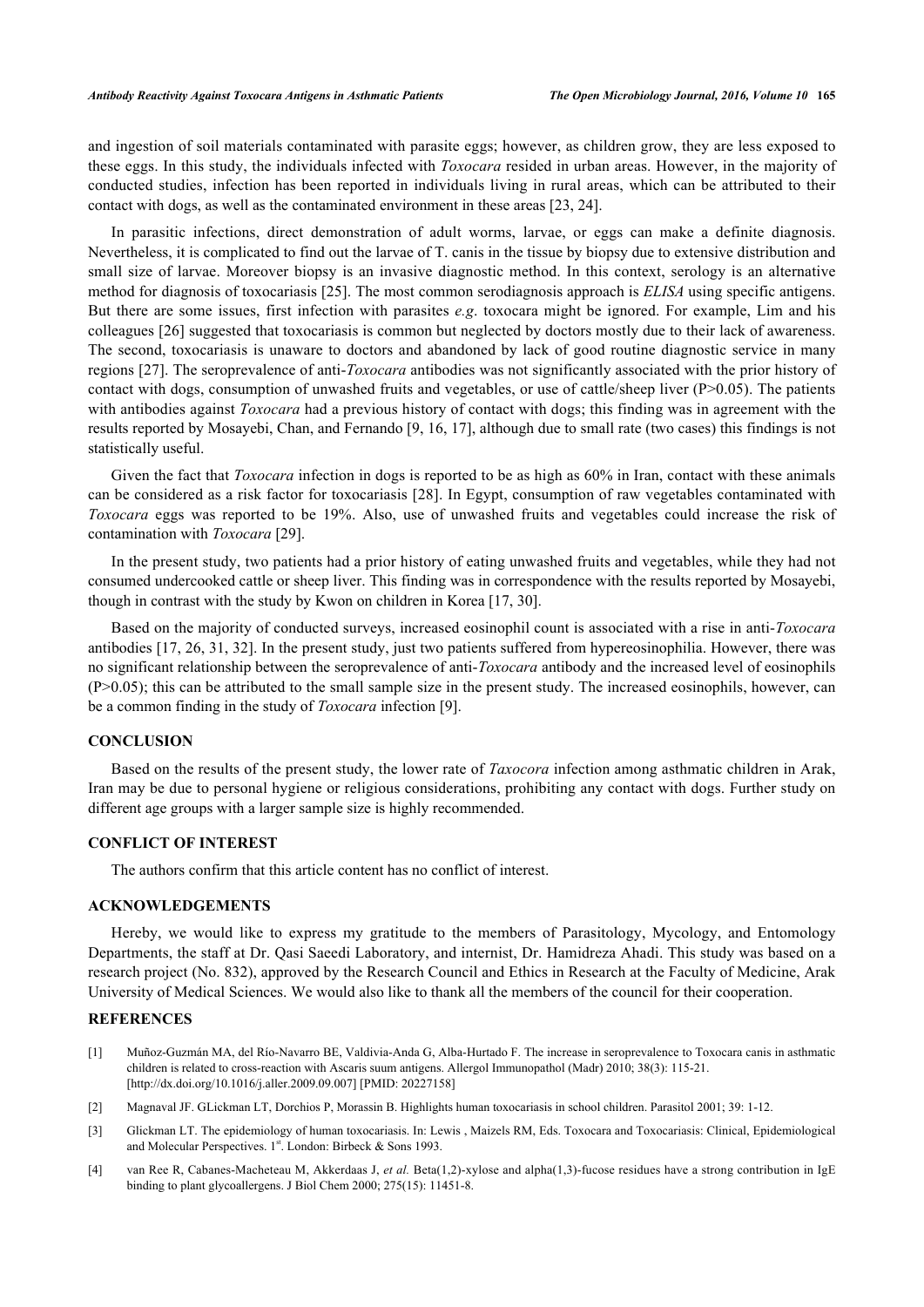[\[http://dx.doi.org/10.1074/jbc.275.15.11451\]](http://dx.doi.org/10.1074/jbc.275.15.11451) [PMID: [10753962](http://www.ncbi.nlm.nih.gov/pubmed/10753962)]

<span id="page-4-0"></span>[5] Pinelli E, Withagen C, Fonville M, *et al.* Persistent airway hyper-responsiveness and inflammation in *Toxocara canis*-infected BALB/c mice. Clin Exp Allergy 2005; 35(6): 826-32.

[\[http://dx.doi.org/10.1111/j.1365-2222.2005.02250.x\]](http://dx.doi.org/10.1111/j.1365-2222.2005.02250.x) [PMID: [15969676](http://www.ncbi.nlm.nih.gov/pubmed/15969676)]

- <span id="page-4-1"></span>[6] Takamoto M, Sugane K. Mechanisms of eosinophilia in *Toxocara canis* infected mice: *in vitro* production of interleukin 5 by lung cells of both normal and congenitally athymic nude mice. Parasite Immunol 1993; 15(9): 493-500. [\[http://dx.doi.org/10.1111/j.1365-3024.1993.tb00636.x\]](http://dx.doi.org/10.1111/j.1365-3024.1993.tb00636.x) [PMID: [7877846](http://www.ncbi.nlm.nih.gov/pubmed/7877846)]
- <span id="page-4-2"></span>[7] Pinelli E, Brandes S, Dormans J, Fonville M, Hamilton CM, der Giessen Jv. *Toxocara canis*: effect of inoculum size on pulmonary pathology and cytokine expression in BALB/c mice. Exp Parasitol 2007; 115(1): 76-82. [\[http://dx.doi.org/10.1016/j.exppara.2006.06.002](http://dx.doi.org/10.1016/j.exppara.2006.06.002)] [PMID: [16908022\]](http://www.ncbi.nlm.nih.gov/pubmed/16908022)
- <span id="page-4-3"></span>[8] Eosinophil chemotactic activity in bronchoalveolar lavage fluid obtained from *Toxocara canis* infected rats. Clin immunol immunopathol 1996; 78: 256-62.
- <span id="page-4-4"></span>[9] Fernando D, Wickramasinghe P, Kapilananda G, Dewasurendra RL, Amarasooriya M, Dayaratne A. *Toxocara* seropositivity in Sri Lankan children with asthma. Pediatr Int 2009; 51(2): 241-5. [\[http://dx.doi.org/10.1111/j.1442-200X.2008.02687.x](http://dx.doi.org/10.1111/j.1442-200X.2008.02687.x)] [PMID: [19405924](http://www.ncbi.nlm.nih.gov/pubmed/19405924)]
- <span id="page-4-5"></span>[10] Kuk S, Ozel E, Oğuztürk H, Kirkil G, Kaplan M. Seroprevalence of *Toxocara* antibodies in patients with adult asthma. South Med J 2006; 99(7): 719-22. [\[http://dx.doi.org/10.1097/01.smj.0000223949.11527.48](http://dx.doi.org/10.1097/01.smj.0000223949.11527.48)] [PMID: [16866053\]](http://www.ncbi.nlm.nih.gov/pubmed/16866053)
- <span id="page-4-6"></span>[11] Cooper PJ. Interactions between helminth parasites and allergy. Curr Opin Allergy Clin Immunol 2009; 9(1): 29-37. [\[http://dx.doi.org/10.1097/ACI.0b013e32831f44a6](http://dx.doi.org/10.1097/ACI.0b013e32831f44a6)] [PMID: [19106698\]](http://www.ncbi.nlm.nih.gov/pubmed/19106698)
- <span id="page-4-7"></span>[12] Flohr C, Quinnell RJ, Britton J. Do helminth parasites protect against atopy and allergic disease? Clin Exp Allergy 2009; 39(1): 20-32. [\[http://dx.doi.org/10.1111/j.1365-2222.2008.03134.x\]](http://dx.doi.org/10.1111/j.1365-2222.2008.03134.x) [PMID: [19128351](http://www.ncbi.nlm.nih.gov/pubmed/19128351)]
- <span id="page-4-8"></span>[13] Cobzaru RG, Rîpă C, Leon MM, Luca MC, Ivan A, Luca M. Correlation between asthma and Toxocara canis infection. Rev Med Chir Soc Med Nat Iasi 2012; 116(3): 727-30. [PMID: [23272518\]](http://www.ncbi.nlm.nih.gov/pubmed/23272518)
- <span id="page-4-9"></span>[14] Reece JJ, Siracusa MC, Southard TL, Brayton CF, Urban JF Jr, Scott AL. Hookworm-induced persistent changes to the immunological environment of the lung. Infect Immun 2008; 76(8): 3511-24. [\[http://dx.doi.org/10.1128/IAI.00192-08\]](http://dx.doi.org/10.1128/IAI.00192-08) [PMID: [18505812](http://www.ncbi.nlm.nih.gov/pubmed/18505812)]
- <span id="page-4-10"></span>[15] Pinelli E, Brandes S, Dormans J, Gremmer E, van Loveren H. Infection with the roundworm *Toxocara canis* leads to exacerbation of experimental allergic airway inflammation. Clin Exp Allergy 2008; 38(4): 649-58. [\[http://dx.doi.org/10.1111/j.1365-2222.2007.02908.x\]](http://dx.doi.org/10.1111/j.1365-2222.2007.02908.x) [PMID: [18167123](http://www.ncbi.nlm.nih.gov/pubmed/18167123)]
- <span id="page-4-11"></span>[16] Chan PW, Anuar AK, Fong MY, Debruyne JA, Ibrahim J. Toxocara seroprevalence and childhood asthma among Malaysian children. Pediatr Int 2001; 43(4): 350-3. [\[http://dx.doi.org/10.1046/j.1442-200X.2001.01421.x](http://dx.doi.org/10.1046/j.1442-200X.2001.01421.x)] [PMID: [11472577](http://www.ncbi.nlm.nih.gov/pubmed/11472577)]
- <span id="page-4-12"></span>[17] Mosayebi M, Hajihossein R, Didehdar M, *et al.* The role of *Toxocara* larva migrans in hypereosinophilia with unknown origin in patients referred to laboratories. J Kermanshah Univ Med Sci 2014; 18: 173-80.
- [18] Alavi SM, Sefidgaran GH. Frequency of anti toxocara antibodies in schoolchildren with chronic cogh and eosinophilia in urban and rural area of Ahvaz, Iran in 2006. J Jundishapur Med Sci 2009; 8: 141-7.
- [19] Sadjjadi SM, Khosravi M, Mehrabani D, Orya A. Seroprevalence of *toxocara* infection in school children in Shiraz, southern Iran. J Trop Pediatr 2000; 46(6): 327-30. [\[http://dx.doi.org/10.1093/tropej/46.6.327\]](http://dx.doi.org/10.1093/tropej/46.6.327) [PMID: [11191141](http://www.ncbi.nlm.nih.gov/pubmed/11191141)]
- [20] Kustimur S, Dogruman Al F, Oguzulgen K, *et al. Toxocara* seroprevalence in adults with bronchial asthma. Trans R Soc Trop Med Hyg 2007; 101(3): 270-4. [\[http://dx.doi.org/10.1016/j.trstmh.2006.08.013](http://dx.doi.org/10.1016/j.trstmh.2006.08.013)] [PMID: [17097699](http://www.ncbi.nlm.nih.gov/pubmed/17097699)]
- <span id="page-4-13"></span>[21] Aguiar-Santos AM, Andrade LD, Medeiros Z, Chieffi PP, Lescano SZ, Perez EP. Human toxocariasis: frequency of anti-Toxocara antibodies in children and adolescents from an outpatient clinic for lymphatic filariasis in Recife, Northeast Brazil. Rev Inst Med Trop Sao Paulo 2004;  $46(2)$ : 81-5
	- [\[http://dx.doi.org/10.1590/S0036-46652004000200005\]](http://dx.doi.org/10.1590/S0036-46652004000200005) [PMID: [15141276](http://www.ncbi.nlm.nih.gov/pubmed/15141276)]
- <span id="page-4-14"></span>[22] Overgaauw PA. Aspects of Toxocara epidemiology: human toxocarosis. Crit Rev Microbiol 1997; 23(3): 215-31. [\[http://dx.doi.org/10.3109/10408419709115137\]](http://dx.doi.org/10.3109/10408419709115137) [PMID: [9347221](http://www.ncbi.nlm.nih.gov/pubmed/9347221)]
- <span id="page-4-15"></span>[23] Hayashi E, Tuda J, Imada M, Akao N, Fujita K. The high prevalence of asymptomatic *Toxocara* infection among schoolchildren in Manado, Indonesia. Southeast Asian J Trop Med Public Health 2005; 36(6): 1399-406. [PMID: [16610641\]](http://www.ncbi.nlm.nih.gov/pubmed/16610641)
- <span id="page-4-16"></span>[24] Jones WE, Schantz PM, Foreman K, *et al.* Human toxocariasis in a rural community. Am J Dis Child 1980; 134(10): 967-9. [PMID: [7424857\]](http://www.ncbi.nlm.nih.gov/pubmed/7424857)
- <span id="page-4-17"></span>[25] Lim JH. Foodborne eosinophilia due to visceral larva migrans: a disease abandoned. J Korean Med Sci 2012; 27(1): 1-2. [\[http://dx.doi.org/10.3346/jkms.2012.27.1.1](http://dx.doi.org/10.3346/jkms.2012.27.1.1)] [PMID: [22219605\]](http://www.ncbi.nlm.nih.gov/pubmed/22219605)